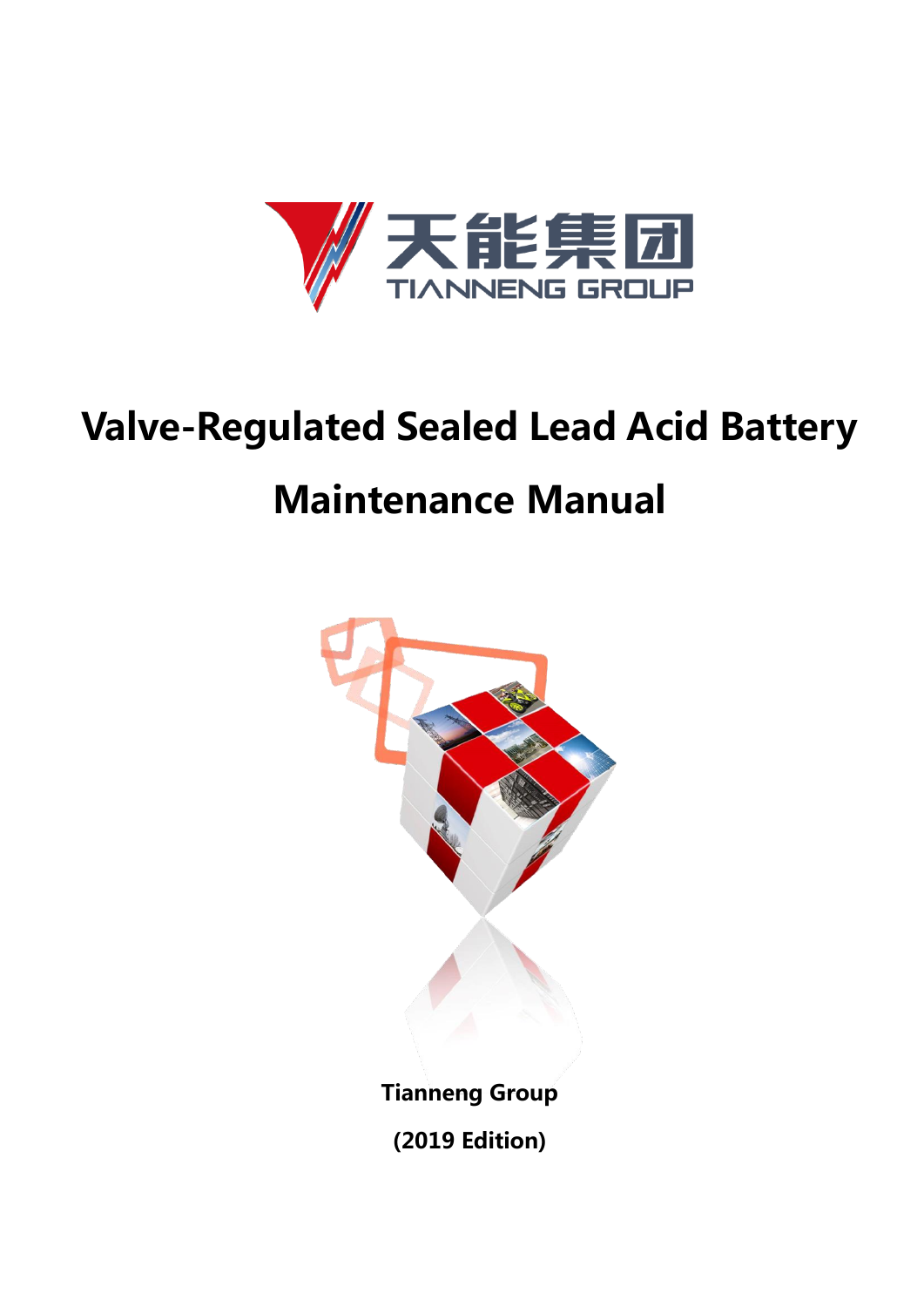

# **About Tianneng Group**

Tianneng Group is a leading enterprise in China's new energy motive battery industry. Founded in 1986 and after more than 30 years of development, Tianneng has become a large-scale industrial group focus on environmentally friendly motive battery manufacturing for electric vehicle, integrating research and development, production and sales of new energy vehicle lithium batteries, automobile start-stop batteries, and wind energy solar energy storage batteries, as well as reuse and recycling of used batteries, urban intelligent micro-grid construction, and green intellectual industrial park construction into one entity.

In 2007, Tianneng Power successfully listed on the Main Board in Hong Kong as China's first motive battery share. The group now has more than 40 domestic and foreign subsidiaries, 10 production bases in Zhejiang, Jiangsu, Anhui, Henan and Guizhou provinces. The Group's comprehensive strength ranks among the World's Top 500 New Energy Company, the Top 500 Chinese enterprises, the China's Top 500 Private Enterprise, and the top 10 enterprises in China's battery industry.

**Our Vision:To be the most respected world-class new energy enterprise.**



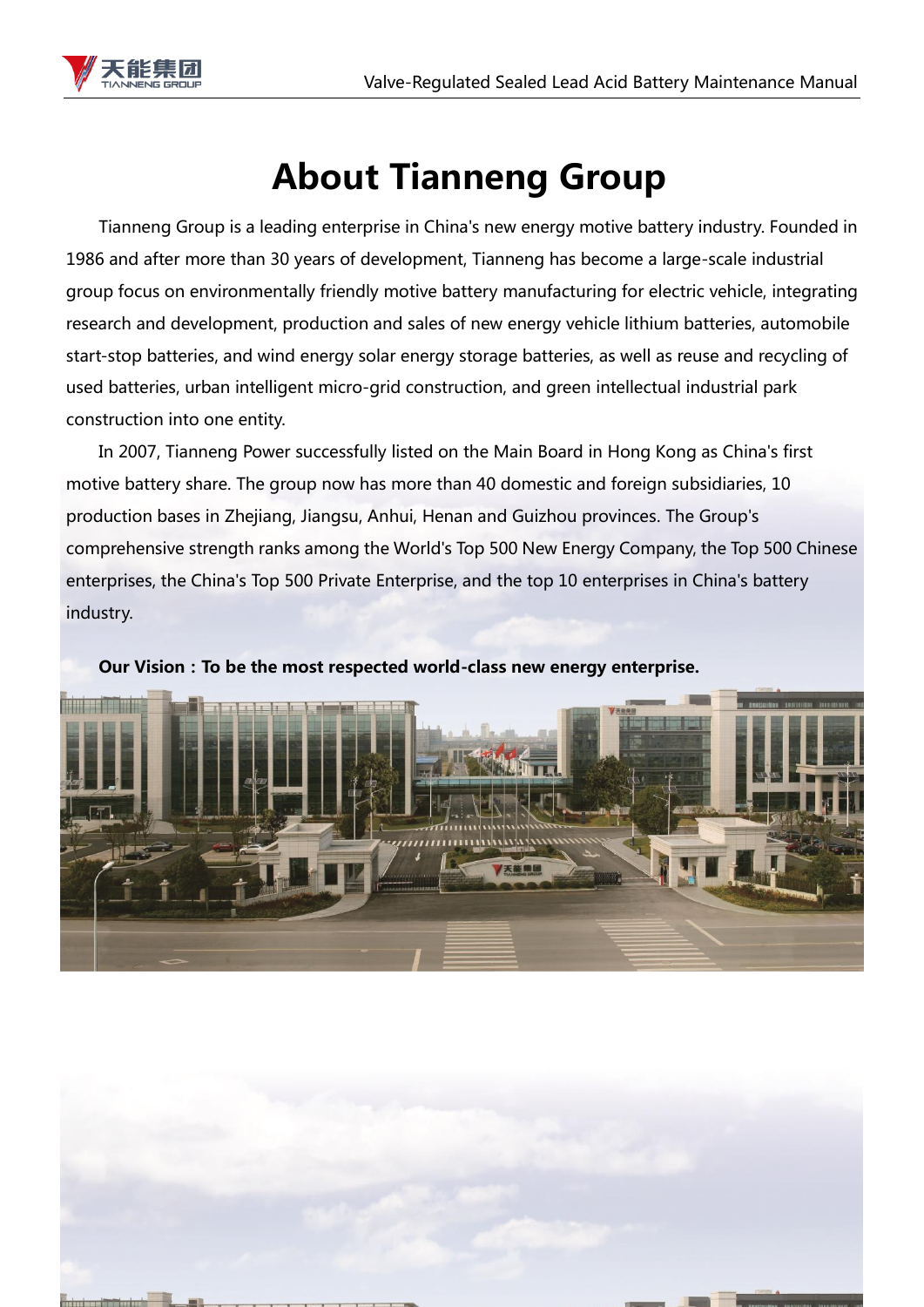

# **Content**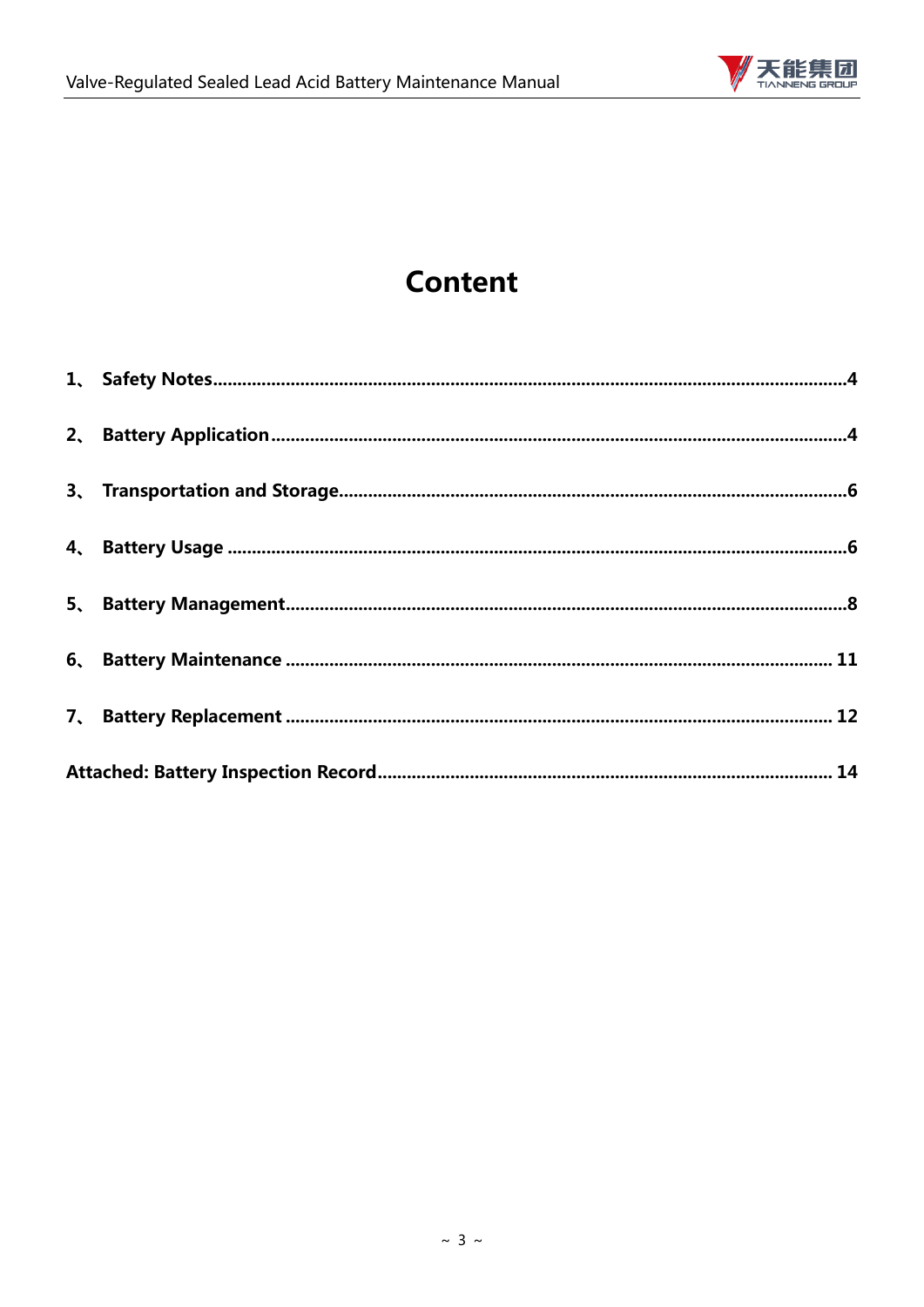

## <span id="page-3-0"></span>**1、Safety Notes**



#### **Precautions**

- $\diamond$  The battery should be placed out of the reach of children;
- $\Diamond$  Explosive gas can be produced during the application of the battery, close to open flame or high temperature is not allowed. Do not throw the battery into the fire. Do not keep the battery under direct exposure to the sun in high temperature season;
- $\Diamond$  There is still electricity exist in abandoned battery, beware of short circuit and spark, otherwise it may cause ignition and explosion;
- $\diamond$  Do not connect the battery directly to the AC power source;
- $\Diamond$  Do not repair, disassemble or rebuild the battery by yourself, otherwise the toxic substances inside the battery will cause harm to people and the environment;
- $\diamond$  Please use the appropriate wire and connect the terminal bolts firmly, otherwise it will heat up;
- $\diamond$  Battery case can not be cleaned with organic solvent, the battery fire accident can not be put out with a carbon dioxide fire extinguisher but a special dry powder fire extinguisher.

## <span id="page-3-1"></span>**2、Battery Application**

#### **Application Field**

The valve-regulated sealed lead acid battery of Tianneng Group in accordance with market demand is divided into two categories: reserve batteries and energy storage batteries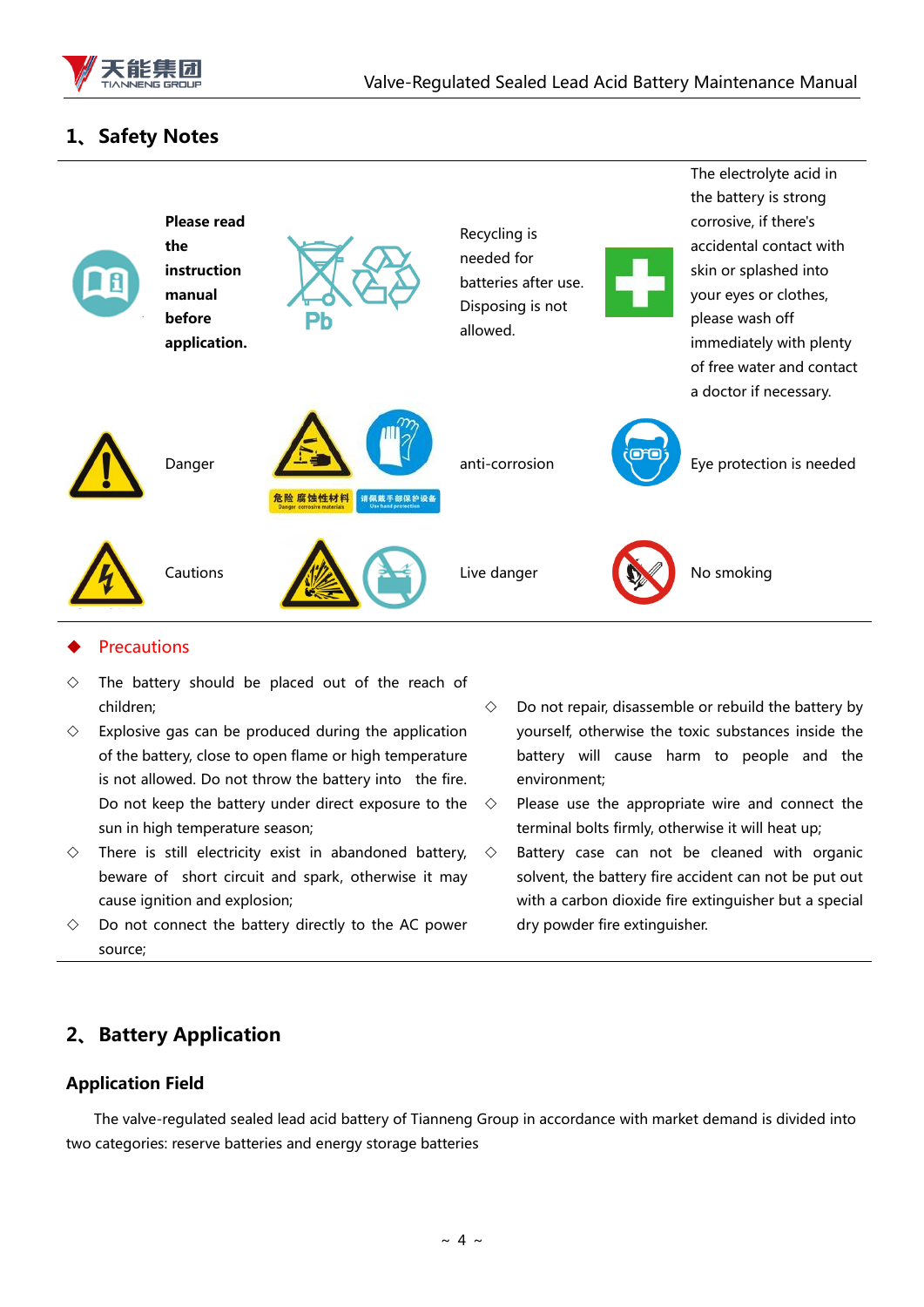

| Product<br>Category | <b>Reserve Battery</b>                                                                                                                                                                                                                                                                                                                                                        | <b>Energy Storage Batteries</b>                                                                                           |
|---------------------|-------------------------------------------------------------------------------------------------------------------------------------------------------------------------------------------------------------------------------------------------------------------------------------------------------------------------------------------------------------------------------|---------------------------------------------------------------------------------------------------------------------------|
| Application         | Uninterrupted Power Supply (UPS), Emergency<br>Power Supply (EPS), Data center, Communication<br>base station, Cable TV, Rail transit, Oil pipeline<br>transportation, Electricity supply,<br>Emergency<br>lighting equipment, Security system, Robot and<br>equipment, Portable<br>measuring<br>automation<br>instruments, electronic tools and toys, Baby<br>carriage, etc. | New energy storage, Oil and electricity hybrid<br>program, Power peak adjustment, Industrial<br>park energy storage, etc. |

#### **Service Environment of the Battery**

- $\lozenge$  Recommended ambient temperature: Charging: 0°C~+40°C, Discharging: -15°C~+50°C, Storage: -15°C~+50°C.
- $\Diamond$  Keep away from heat, spark, and open flame;
- $\Diamond$  Avoid direct sunlight and heat sources;
- $\Diamond$  Avoid wet, possibly flooding places;
- $\Diamond$  Avoid completely enclosed space.

#### **Battery Service Condition**

- $\diamond$  Series connection: recommended system voltage is less than 450V, if yours are exceed 450V, please keep an record in our company in order to get correct guidance from our professional staff. In principle, if the voltage is more than 380V, it is recommended to use the middle line connection;
- $\Diamond$  Parallel connection: recommended number of unit is no more than 5, if the numbers are up, please keep an record in our company in order to get correct guidance from our professional staff.
- Multi-layer installation: inter-layer temperature difference should no more than 3 ℃
- $\Diamond$  The battery can be used upright or side standing, 2V series can not be suspending during side standing usage;
- $\Diamond$  Heat extraction condition: the batteries should at least remain 20mm apart;
- $\Diamond$  Ventilation condition: Make ensure that the concentration of hydrogen volume released is less than 0.8%;
- $\div$  Floating use condition (25 °C): constant voltage 2.23 ~ 2.30V /cell (recommended to set to 2.25V / cell), current limit ≤ 0.30C10 A;
- $\Diamond$  Equalizing use condition (25°C): constant voltage 2.30 ~ 2.40V / cell (recommended to set to 2.35V /

cell), current limit  $\leq$  0.30C10 A, charging within 12 hours;

- $\div$  Cycle use condition (25°C): constant voltage 2.40 ~ 2.50V / cell, current limit  $\leq$  0.30C10 A, charging with no more than 16 hours:
- The use of the battery in the range of 25±5℃ is more beneficial to the life of the battery, and the life expectancy of the battery is reduced by half when the temperature is increased by 10℃ at the temperature of 25℃;
- $\Diamond$  When the battery charge is below 0°C or above the temperature of 40℃, it is necessary to carry out the temperature compensation correction. If the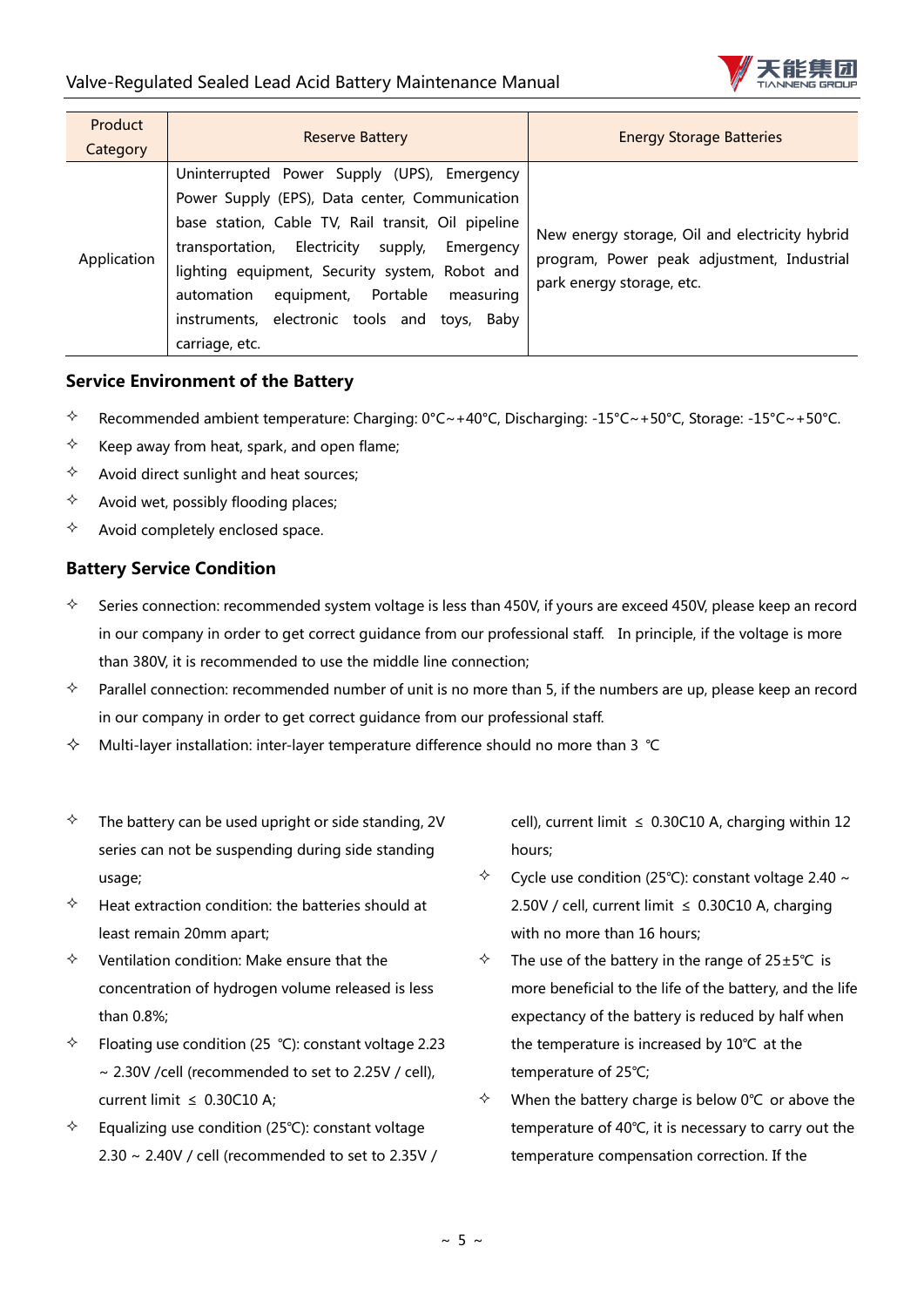

temperature exceeds the temperature of 25℃, it should be converted according to the standard capacity conversion formula;

 $\Diamond$  Battery mixture: it is not recommended to blend batteries with different specifications, life expectancy, manufactures, capacity and performance into one system, if mixture is required, please keep us in contact to receive optimum solutions.

# <span id="page-5-0"></span>**3、Transportation and Storage**

The battery is fully charged in the state of delivery, so in the transportation and storage process, please pay attention to the following matters:

- $\Diamond$  In the course of transportation, the battery shall not be subject to strong mechanical crash and exposure to rain or sun, please do not invert the product;
- $\Diamond$  In the course of loading and unloading, the battery should be lightly handled, and it is strictly prohibited to break, throw and roll. No weight on the top. In the course of placing, please make sure the mark on the outer box face up to avoid the pressure on the vulnerable surface;
- $\Diamond$  In the course of storage, the battery should be placed in somewhere dry, clean and well ventilated with a temperature of 0 to 25℃. The product should not lay idle for more than 6 months, and please charge the battery every 6 months. The maximum storage time should not exceed 18 months. Batteries once used should be fully charged before storage, and should be stored in accordance with requirements (see more details in "Battery Management");
- $\Diamond$  The battery should carefully avoid direct sunlight, and should be kept away from heat resource (heating, heater, etc.) for 2 meters and above;
- $\Diamond$  Avoid contact with any harmful gases and organic solvents;

 $\Diamond$  Inventory management is necessary, and stick to implementation of first-in first-out and reasonable inventory in case of long-term backlog reduce life expectancy of the product.

# <span id="page-5-1"></span>**4、Battery Usage**

#### **Unpack and check**

 The battery has go through scrutiny before delivery, but you need check all the following details the moment you receive it:

- $\Diamond$  Inspect the battery and packaging box for evidence of physical damage;
- $\Diamond$  Check the number of batteries and its accessories;
- $\Diamond$  Take a thorough look at the instruction manual, installation drawing and precautions;
- $\Diamond$  Please do not stress on the terminal parts in case of terminal damage and crack on sealed parts;
- $\Diamond$  Please do not invert, throw, break and crush the battery;
- $\Diamond$  Do not wire the battery with mental, such as steel, in case of short circuit;
- $\Diamond$  The battery is heavy enough for you to pay great attention to safety during handling process, and be cautions about excessive bending on the plastic handle in case of fracture problem.

#### **Battery Cabinet Installation**

#### ➢ **Installation Space**

- $\diamond$  Select the installation area and maintenance and inspection channel as required
- $\Diamond$  Load-bearing requirements should be designed based on building condition, and installation quantity and layout mode should also be checked on the same time;
- ➢ **Precautions**
- $\Diamond$  Batteries should be kept away from heat resources and places where sparks are easily produced, the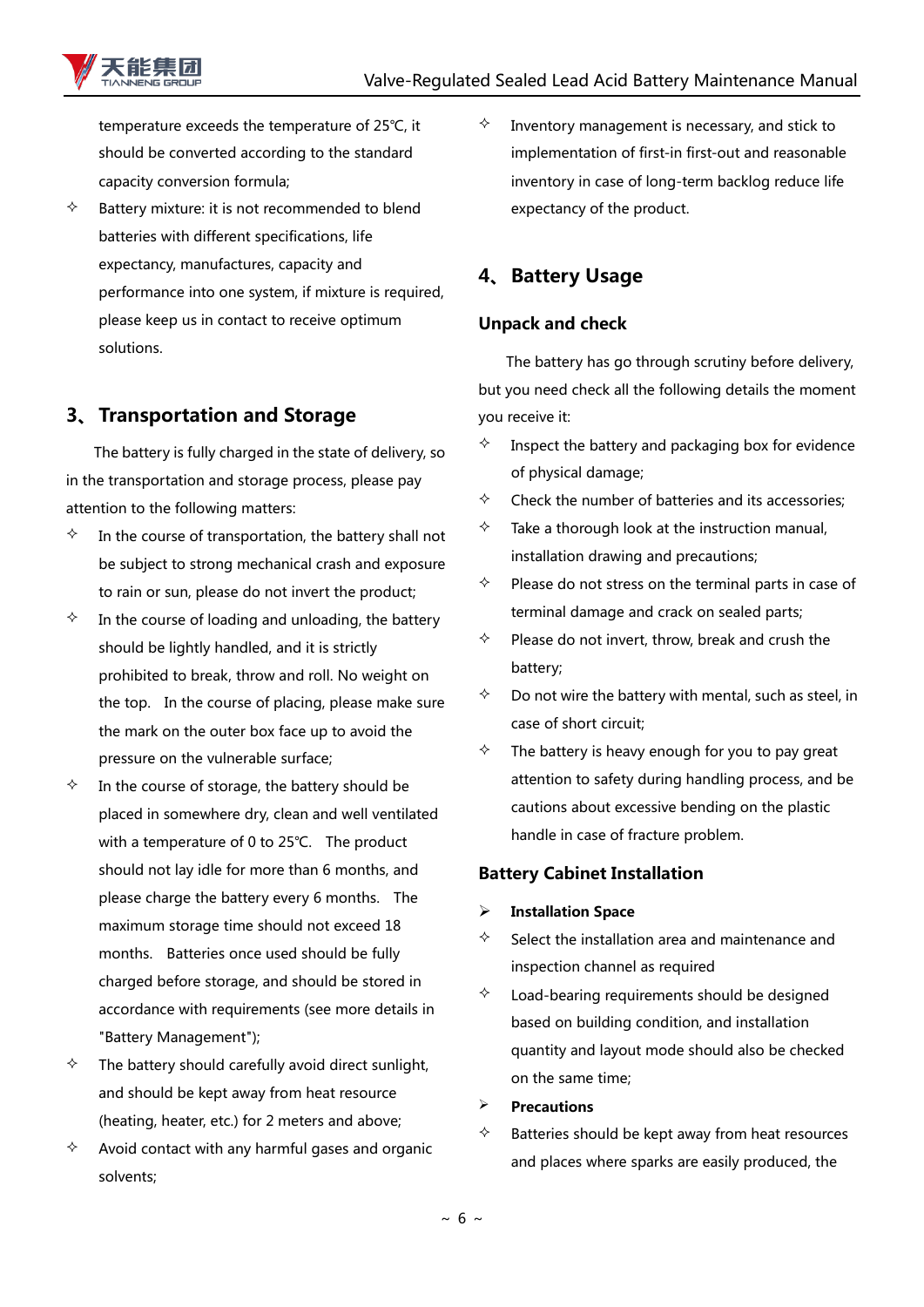

safety distance should no less than 0.5 meters;

- $\Diamond$  Direct sunlight should be avoided, no place in sealed space, and the ambient environment should be clean and free of radioactive, infrared and ultraviolet radiation, organic solvent and corrosive gas are also forbidden;
- $\Diamond$  It is for the best to install the battery on the bottom if it is installed in the device in case of temperature rise, and it is important that there's no protrusion or burr inside the device to prevent shell damage;
- $\Diamond$  The battery compartment should have regular lighting and accident lighting, and its lighting fixtures should be placed above the aisle
- $\Diamond$  The floor in the battery compartment should have sufficient bearing capacity, and the civil design should be warned about the load requirements when the products need to be fixed upstairs. It is better to place the battery in separate space, and kept reserved space around the pack for ventilation and maintenance;
- $\Diamond$  Seismic fortification intensity of 7 degrees and above should be strengthened by foundation bolts or reinforced channel.
- ➢ **Installation Procedure**
- $\diamond$  Connect the horizontal frame and the crosspiece with the Phillips screw and tighten them, then tighten the nut (Do not spin too tight);
- $\Diamond$  Measure the four diagonal of the battery holder with a tapeline to ensure it is smooth and no tilt, and then use bolts to secure the baffle and side frame;
- $\Diamond$  Mark 4 anchor holes in the installation area for the battery cabinet, and drill them vertically at a depth of about 55mm. Then place the 4 M8X70 foot bolts and reinforce with a wrench, then place the holder on top and fix it with nut.

#### **Battery Installation**

- ➢ **Installation Procedure**
- $\Diamond$  According to the wiring diagram, installation should

start from the bottom (Please pay attention to the polarity and dimension of the products, and strictly keep the installation process in tune with the wiring diagram and dimension specification offered; Do not touch the terminal with wrench or other mental in case of short circuit culpable of fire problems), the location is favorable for the heat dissipation of the battery, and each layer should be fixed with a baffle plate after the installation of the battery;

- $\Diamond$  According to the wiring diagram, connect the wire, copper bar and other accessories;
- $\Diamond$  Tight connection is required during wiring process, the plug-in terminal must be tightly connected with bolts or nuts, each connection bolt or nut must be tightened, but not too hard to damage to the terminal, it is recommended to tighten the torque according to the table below:

| <b>Tightening torque proposal</b> |             |             |               |                          |  |
|-----------------------------------|-------------|-------------|---------------|--------------------------|--|
| Application                       | M5          |             |               | M10<br>$14.7 - 1$<br>9.6 |  |
| scope                             |             | M6<br>M8    |               |                          |  |
| Tightening                        |             |             | $9.8 \sim 14$ |                          |  |
| torque                            | $2.0 - 3.0$ | $3.9 - 5.4$ |               |                          |  |
| $(N \cdot m)$                     |             |             |               |                          |  |

Remarks: The standard wire or copper bar of our company has a certain bearing capacity:

- For wire or copper bar of 70mm2, the maximum load flow should not exceed 280A of each cable during long-term running;
- For wire or copper bar of 50mm2, the maximum load flow should not exceed 200A of each cable during long-term running;
- $\Diamond$  For wire or copper bar of 35mm2, the maximum load flow should not exceed 140A of each cable during long-term running;

 In the use of our wire or bar, please pay attention not to exceed the rated value above, if you have special needs, please contact us.

#### ◼ **If there is a junction box,please follow the**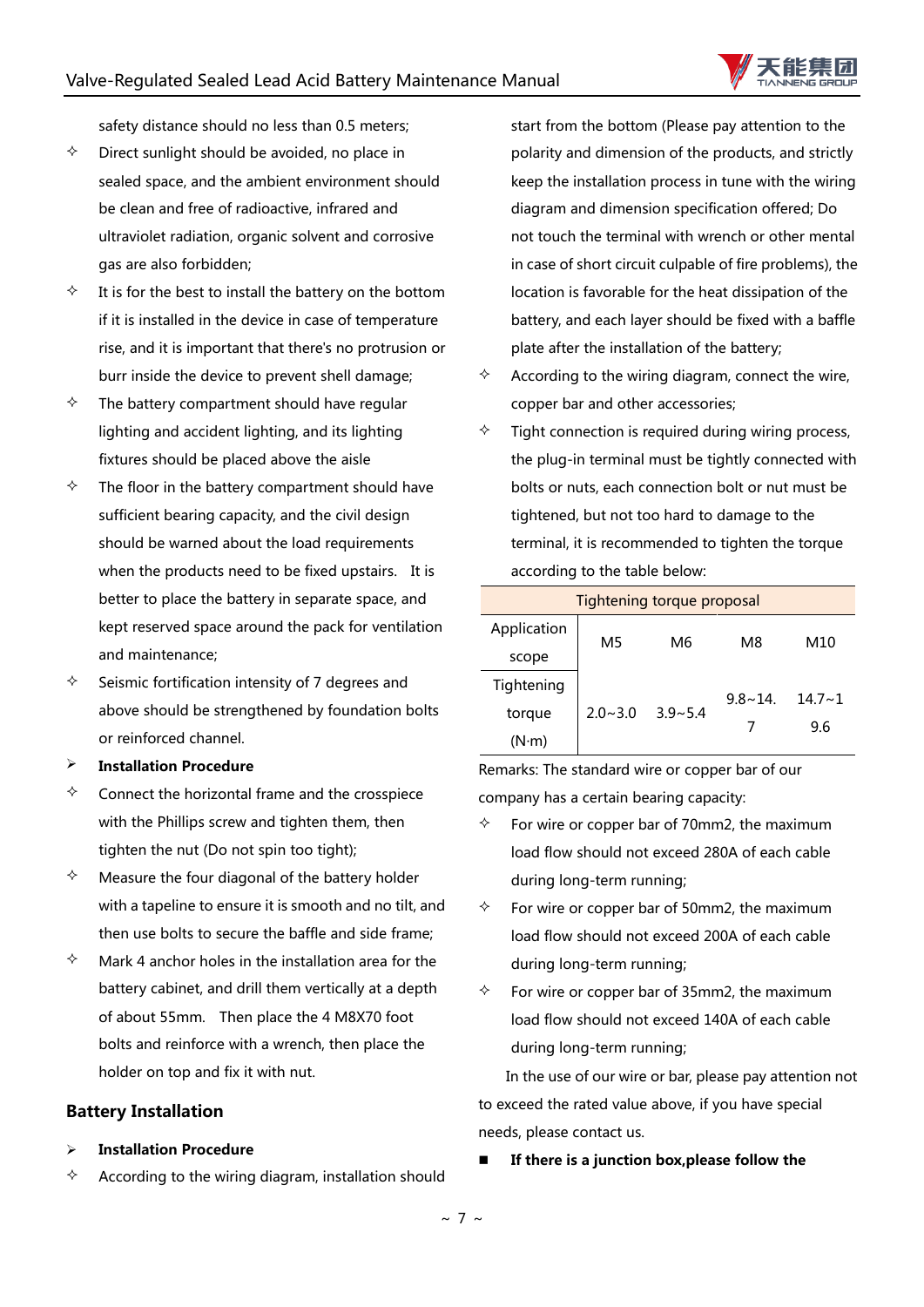

#### **drawings provided**

- $\Diamond$  Secure the two high voltage electric porcelain to the middle of the connecting plate with hexagonal bolts ( M10x25);
- $\Diamond$  Place the connecting plate and the connecting copper bar in parallel with the high voltage electric porcelain. Place the 2 holes in the middle of the copper strip with hexagonal bolts and fix the strip on the high voltage electric porcelain plate;
- $\Diamond$  Place two cover holders vertically near the connection plate;
- $\Diamond$  Secure the terminal box to the other side of the battery cabinet with hexagonal bolts;
- $\Diamond$  After wiring is completed, P / N is affixed to the middle of the glass cover and the cover is inserted into the groove of the other side of the guard bracket.

#### **Precautions**

- $\Diamond$  Before installing the battery, make sure that the frame and cabinet are stable, the installing location should well ventilated, away from heat, direct sunlight and transformers;
- $\Diamond$  Battery will produce explosive gas during storage, it should be kept away from device which could produce sparks (such as fuse);
- $\diamond$  Do not lean on, tilt or trample the cabinet;
- $\Diamond$  When the battery series is over 450V, the bottom of the battery needs to be covered with insulation pads;
- $\Diamond$  Polish the battery terminals before connecting to render the metal bright:
- $\Diamond$  Check whether the valve is firmly connected, if not, tighten it immediately;
- $\Diamond$  It is recommended to measure and select batteries with same or similar open circuit voltage to be in group application, and the difference between voltages shall less than 0.01V/cell;
- Due to the high voltage of the battery pack, the risk

of electric shock should be under concern, tools during wiring should be wrapped with insulating tape. Insulating gloves, aprons and protective glasses are required when battery is installed or carried. Do not wrench the terminal and valve during delivery, and crash and shock should also be well prohibited. Do not put tools, debris, and other conductive materials on the battery;

- $\Diamond$  Each column of batteries is required to be kept 20mm and above from each other for better heat dissipation condition. During multiple parallel, the principle is that series connection always finished before parallel connection;
- $\Diamond$  The wire should be fixed on wall or shelf to avoid weight gained on the terminal;
- $\Diamond$  During connection between battery and charger or load, make sure one terminal is isolated from others in battery pack, and the switch of the charge or load should remain in "OFF" position in case of short circuit, meanwhile, ensure the connection is correct, the positive pole of battery connect that of charge, and the negative pole runs the same connection;
- $\Diamond$  After finishing installation, check the voltage of the battery group before loading. Make sure the floating voltage of charge or rectifier is correctly set.

## <span id="page-7-0"></span>**5、Battery Management**

#### **Charge State of the Battery**

In order to facilitate daily inspection and judgment as well as estimate battery charge state, you can check the state through measuring open circuit voltage after you charge the battery for 24h in accordance with the recommended method of usage and maintenance, the following table shows the comparison of open circuit voltage and charge state (for reference only):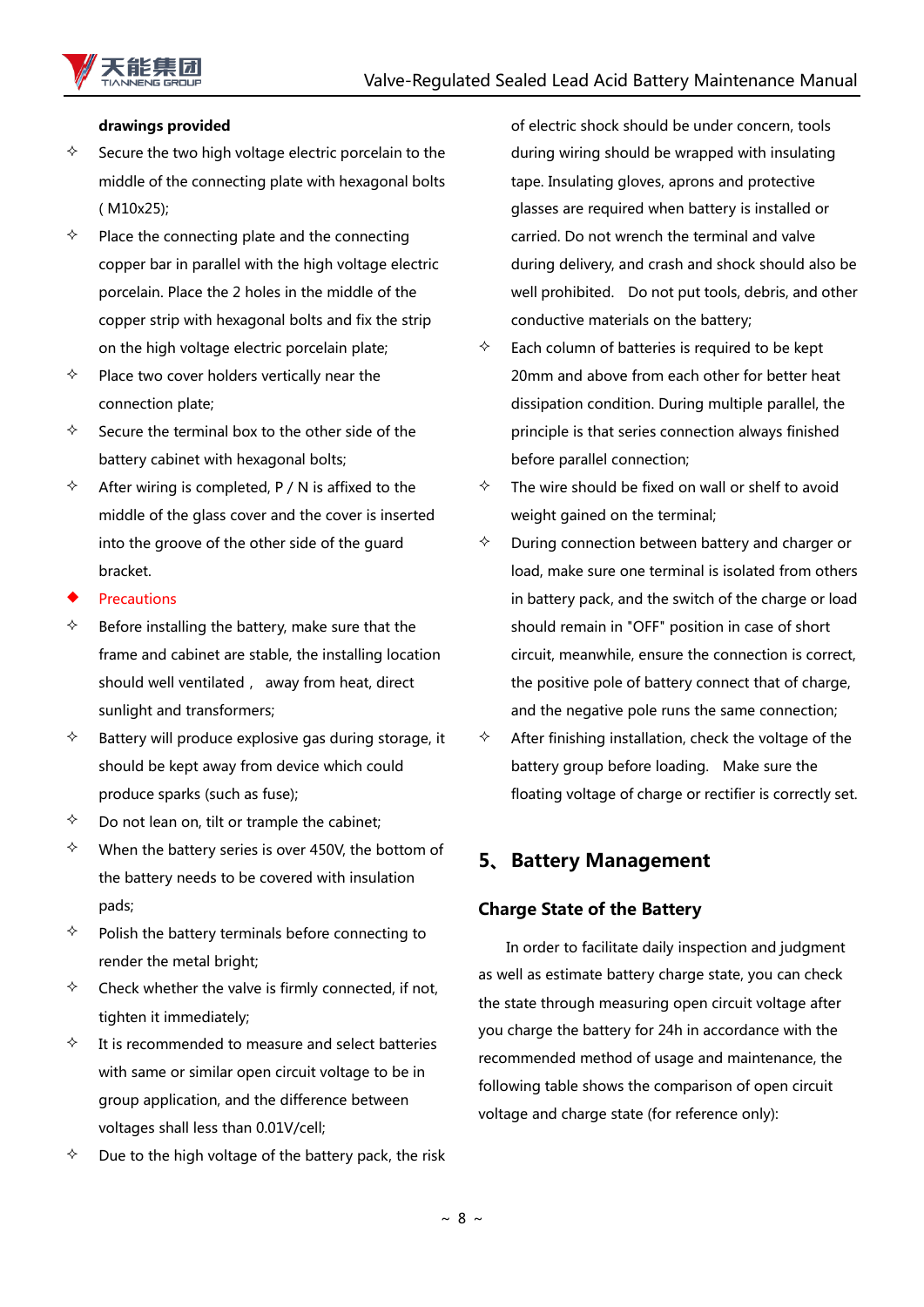

| Reference voltage for every series of<br>charge |        |           |        |  |  |
|-------------------------------------------------|--------|-----------|--------|--|--|
|                                                 | state  |           |        |  |  |
| 2V                                              | 6V/12V | 6V/8V/12V | $(\%)$ |  |  |
| 2.14                                            | 2.16   | 2.18      | 100    |  |  |
| 2.10                                            | 2.12   | 2.14      | 80     |  |  |
| 2.07                                            | 2.09   | 2.11      | 60     |  |  |
| 2.04                                            | 2.06   | 2.08      | 40     |  |  |
| 2.00                                            | 2.02   | 2.04      | 20     |  |  |

 $\Diamond$  The battery will suffer a capacity loss due to its self discharge during transportation and storage, so please recharge the battery before take it into

application (the charging current should be determined by both nominal charging current of the product and the charging current of the charger);

- $\Diamond$  The current gradually falls and tend to be stable as the battery approaches full state of charge;
- $\Diamond$  If the current stay the same for nearly 3h, it means the charging state is close to 95~98%; Battery could be straight into application in general;
- $\Diamond$  If there is a pause during application, please charge the battery regularly. The battery needs to be charged according to the situation indicated as follows before any application:

| Battery Storage Temperature and Charge Time Interval |                      |                                                                          |  |  |
|------------------------------------------------------|----------------------|--------------------------------------------------------------------------|--|--|
| Storage                                              | Charge Time Interval | Charge Methods                                                           |  |  |
| Temperature                                          |                      |                                                                          |  |  |
| less than $20^{\circ}$ C<br>every 9 months           |                      | a )constant voltage 2.23 ~ 2.30V/cell, constant current 0.30C (A) charge |  |  |
| $20^{\circ}$ C ~ 30 $^{\circ}$ C                     | every 6 months       | for $2~3$ days;                                                          |  |  |
| $30^{\circ}$ C ~ 40 $^{\circ}$ C                     | every 3 months       | b) constant voltage $2.30 \sim 2.40V/cell$ , constant current 0.30C (A)  |  |  |
|                                                      |                      | charge for 10~16 hours;                                                  |  |  |
|                                                      |                      | c) constant current 0.1C (A) charge for $8 \sim 10$ hours;               |  |  |
| 40°C~60°C                                            | every 1 months       | d) charge the product with a intelligent charger and do not cut the      |  |  |
|                                                      |                      | current until the light turn green;                                      |  |  |
|                                                      |                      | You are free to take anyone above                                        |  |  |

Notes: the "C" in current value means the nominal capacity of the battery.

Examples: the nominal capacity of the "12V 100Ah" battery is 100Ah, 0.1C (A) =  $0.1 \times 100=10$ A; Charging voltage: since 12V battery consists of 6 cell series, its floating voltage would be 2.25V x 6=13.50V; as for 6V battery, consists of 3 cell series, its floating voltage would be 2.25V x 3=6.75V

#### **Battery Discharge**

 The temperature should be controlled in -15~+50°C during discharge at common application, check the real capacity at meantime; It can reflects the issues and deficiencies during battery maintenance.

■ Battery Discharge Termination

In general, the fixed valve-regulated sealed acid battery (batteries with relatively large capacity) could set its discharge termination voltage according to the factors in the following table or the discharge curve of the

battery. One of the following three conditions can be regarded as discharge termination.

| <b>Discharge</b> | <b>Discharge</b> | <b>Discharge</b>   | Capacity             |
|------------------|------------------|--------------------|----------------------|
| Rate             | Current          | <b>Termination</b> | Inspection           |
|                  | (A)              | Voltage            | Standard             |
| 10h              | $1.0I_{10}$      | 1.80               | ≥1.00 $C_{10}$       |
| 5h               | $1.6I_{10}$      | 1.80               | ≥0.80C <sub>10</sub> |
| 3h               | $2.5I_{10}$      | 1.75               | ≥0.75 $C_{10}$       |
| 1h               | $5.5I_{10}$      | 1.75               | $≥0.55C_{10}$        |

**Precautions**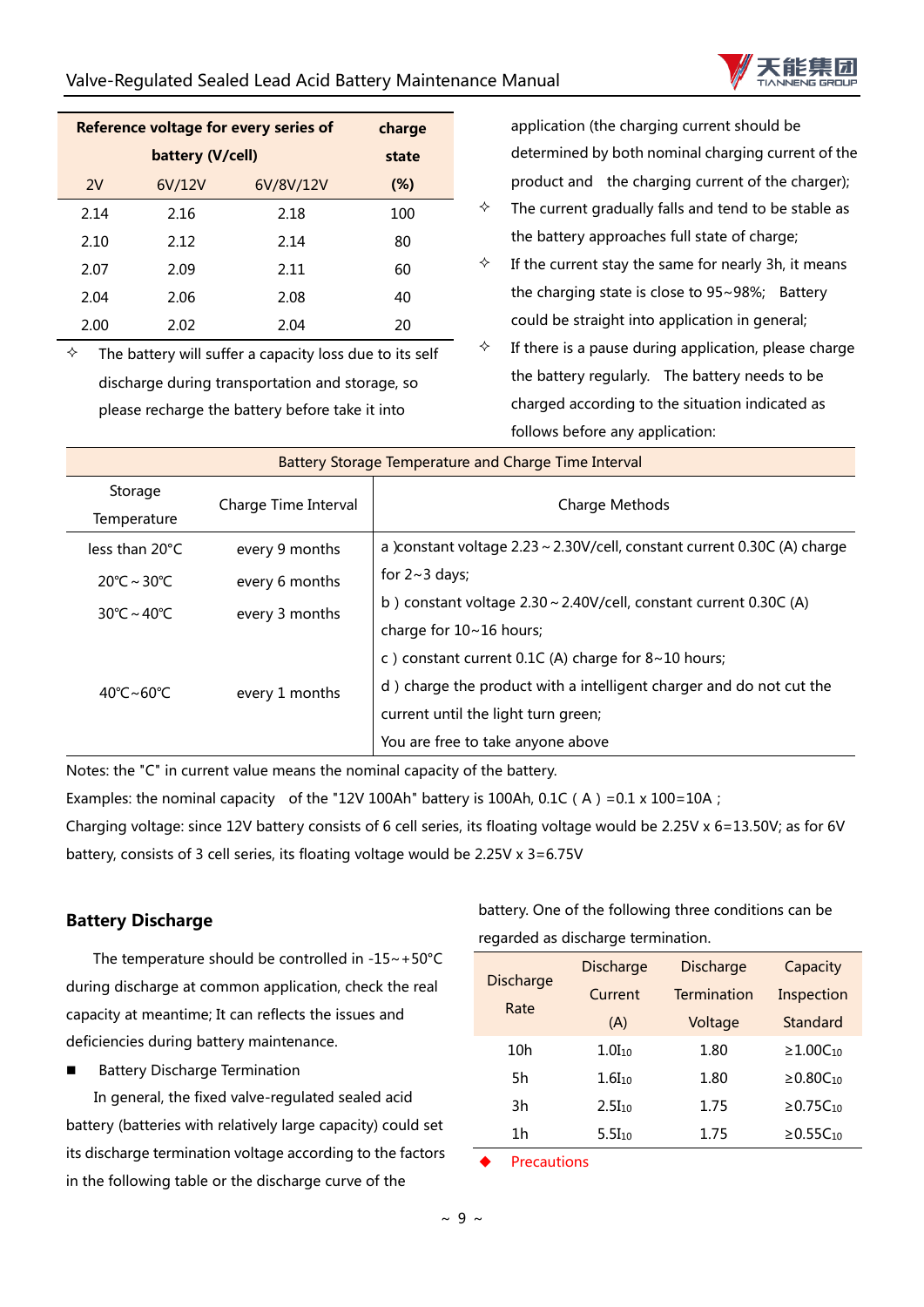

- The performance of the battery was tested by multimeter, internal resistance meter and conductivity meter before the discharge test for battery capacity;
- $\Diamond$  The terminal voltage of the battery are not allowed to be lower than the specific value above;
- $\div$  The maximum discharge current should be controlled in the range below:
- ✓ discharge current I≤1C10A, continuous discharge;
- ✓ discharge current I=3C10A, discharge time T≤ 2min;
- ✓ discharge current I=6C10A, discharge time T≤10s.
- $\Diamond$  The terminal voltage, temperature, room temperature and discharge time should be kept in record before and after battery discharge;
- $\div$  The battery needs immediate charge after it finished discharge process, and the charge electricity should be 1.05~1.1 times more than that of discharged;
- $\Diamond$  Record the measurements to conceive the discharge curve;
- Battery Nominal Capacity Conversion

The discharge current multiplied by the discharge time is the capacity of the battery pack. If the temperature is not 25°C, the actual measured capacity Ct shall be converted to the capacity Ce at 25°C according to the following formula, t symbolize the temperature when the battery is discharged at different times.

Ce=Ct/  $(1+K(t-25°C)$  →

#### Notes:

t—the ambient temperature when battery is discharged K—temperature coefficient (K=0.006/℃ when discharge rate is 10H; K=0.008/℃ when discharge rate is 3H; K=0.01/℃ when discharge rate is 1H)

■ Determination of Lagging Battery

 The lagging battery should be measured under discharging state due to its poor performance in terminal voltage while discharging. If the terminal voltage runs the lowest in three discharging cycle test, the battery are determined to be a lagging battery. Equalize charging

process is needed for the battery group once a lagging battery is found.

#### **Battery Charge**

- Floating Charge
- Charge voltage: 2.23~2.30V/cell (25℃) (the recommend setting is 2.25V/cell);
- $\div$  Maximum charge current: 0.30C10A;
- $\div$  Temperature compensation coefficient: -3mV/(° C\*cell), on the basis of 25°C, every time the ambient temperature increased by 1°C, there should be a reduction with floating voltage at 0.003V/cell and every time the temperature dropped by 1°C, the floating voltage should increase by 0.003V/cell;
- $\Diamond$  Since temperature have considerable impact on the floating voltage of the battery system, the charging voltage needs instant modification according to the ambient temperature change;
- $\div$  The product can be modified 2~4 times in general circumstance, the range reference are following:

|                                   | <b>Floating Voltage with Different Temperature</b> |
|-----------------------------------|----------------------------------------------------|
|                                   | <b>Floating Voltage</b>                            |
| Temperature                       | (V/cell)                                           |
| -40℃(-40℉)                        | 2.38-2.43                                          |
| $-20^{\circ}$ C ( $-4^{\circ}$ F) | 2.34-2.39                                          |
| -10℃(-14℉)                        | $2.32 - 2.37$                                      |
| $0^{\circ}$ C (32 $^{\circ}$ F)   | 2.30-2.35                                          |
| 10°C (50°F)                       | 2.28-2.33                                          |
| 20℃ (68°F)                        | 2.26-2.31                                          |
| 25℃ (77°F)                        | $2.25 - 2.30$                                      |
| 30℃ (86°F)                        | 2.24-2.29                                          |
| 40°C(104°F)                       | $2.22 - 2.27$                                      |
| 50°C (122°F)                      | $2.20 - 2.25$                                      |

#### **Precautions**

- $\Diamond$  The batteries in same group would suffer from a difference on voltage value in early application, but they will be consistent after six months.
- $\Diamond$  The floating voltage, if runs too high in long term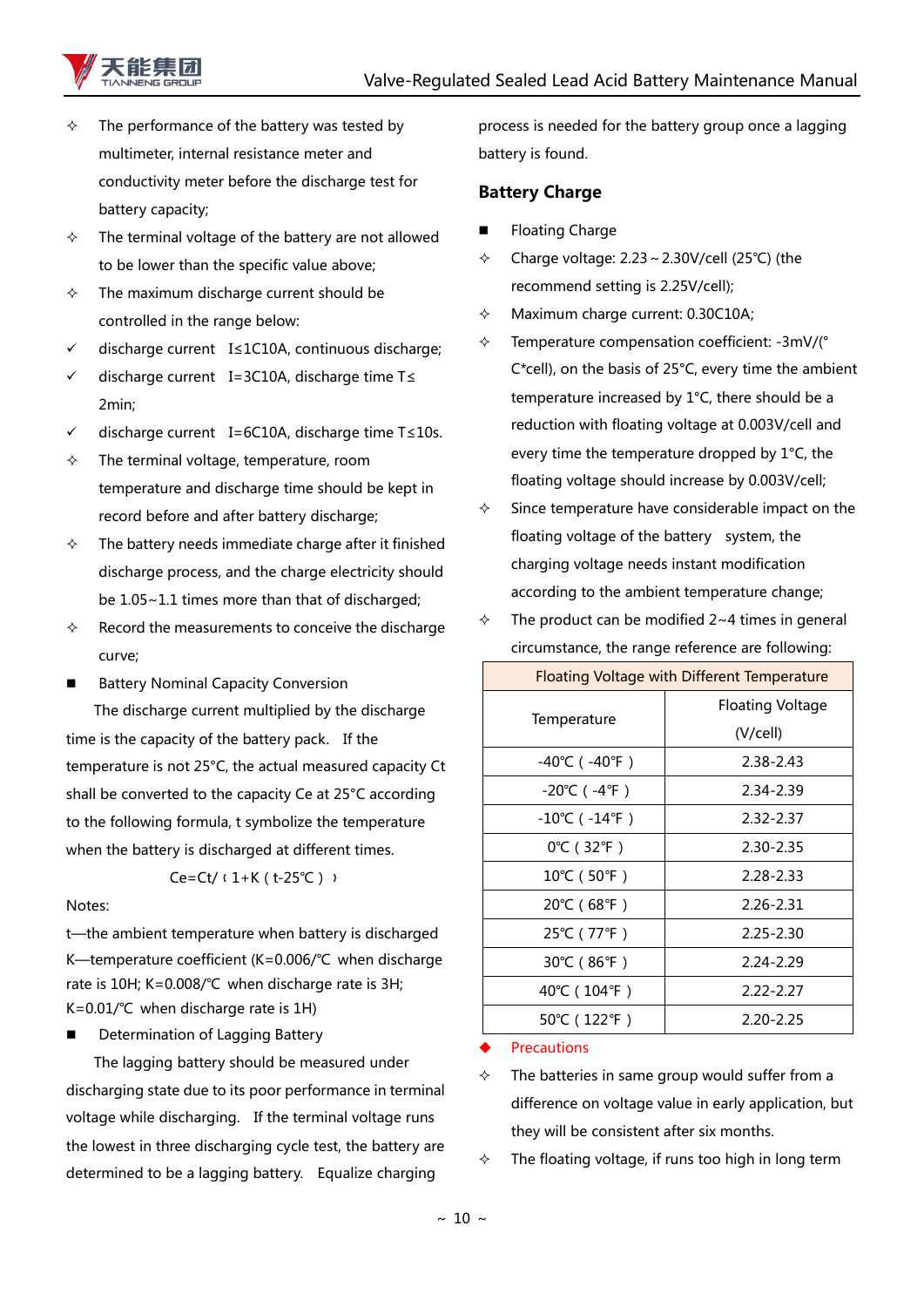

(overcharge) would cause life deduction; if runs too in long term (undercharge) would be unable to satisfy load and cause confusion in batteries' voltage, subsequently damage the life expectancy.

- $\Leftrightarrow$  Equalize Charge
- Charge voltage: 2.30~2.40V/cell (25℃) (recommended setting: 2.35V/cell);
- $\div$  Maximum charge current: 0.3C10A;
- $\div$  Temperature compensation coefficient: -3mV/(° C\*cell) (on basis of 25°C);
- $\div$  The charging voltage fluctuates from  $\pm$  0.02V/cell;
- $\div$  The current reference value of the battery charging termination is 0.01C10A, it should multiply unit number when battery is used in parallel connection.
- Cycle Charge
- Charge voltage: 2.40~2.50V/cell (25℃) (recommended setting: 2.45V/cell);
- $\lozenge$  Maximum charge current: 0.3C10A;
- $\div$  Temperature compensation coefficient: -5mV/( $\degree$ C\*cell) (on basis of 25°C);
- $\div$  The charging voltage fluctuates from  $\pm$  0.02V/cell;
- $\div$  The electricity charged should be 1.05~1.1 times more compared to that of discharged, but if the temperature is lower than 5°C, the number should  $he 11~1~2$

| <b>Battery Charge Reference</b> |                    |               |  |  |
|---------------------------------|--------------------|---------------|--|--|
| Ambient                         | Charging           | Charging Time |  |  |
| Temperature                     | Voltage            |               |  |  |
| $(^{\circ}C)$                   | (hour)<br>(V/cell) |               |  |  |
| 5                               | 2.31               | 6             |  |  |
|                                 | 2.46               | 4             |  |  |
| 25                              | 2.25               | 6             |  |  |
|                                 | 2.40               | 4             |  |  |
| 35                              | 2.21               | 6             |  |  |
|                                 | 2.34               | 4             |  |  |

- **Precautions**
- $\Diamond$  Charging time is the internal time when battery is charged with constant current of 0.30C10A or below

and the terminal voltage of the battery reach to the voltage in the above table;

- $\div$  If the charging time exceed time mark in above table, the continuous charging will result in overcharge and a reduction of battery life;
- $\Diamond$  During Cycle usage, it is recommended to install the timer or set automatic transition from full-charged to trickle charge. If there is imparity between 25°C and the real ambient temperature, the voltage should be set to temperature compensation, the formula is following:

 $U_{\text{corrected}} = U_{25}c + K \times (T_{\text{real}}-25)$ 

(Treal—ambient temperature,K—Temperature compensation coefficient)

# <span id="page-10-0"></span>**6、Battery Maintenance**

### **Inspection and Maintenance**

- There might be some trouble in battery application:
- $\div$  The float voltage is set too low
- $\checkmark$  Due to long-term under-charging state, the active material in the depth of plate are unable to participate in chemical reaction, which will contribute to the formation of high resistance layer between active material and the separator, increase internal resistance, decrease battery capacity.
- $\Diamond$  The float voltage is set too high
- $\checkmark$  Due to long-term over-charging state, the internal gas continuously increased, and the valve should be constantly open, Which cause a serious loss of water in the battery, increase the electrolyte concentration, accelerate the battery internal corrosion, capacity failure and so on.
- Due to the excessive discharge of the battery, lead sulfate in the interior are over-produced, so that the volume of the plate material increases, causing its bending, expansion, and will lead to the battery tank crack;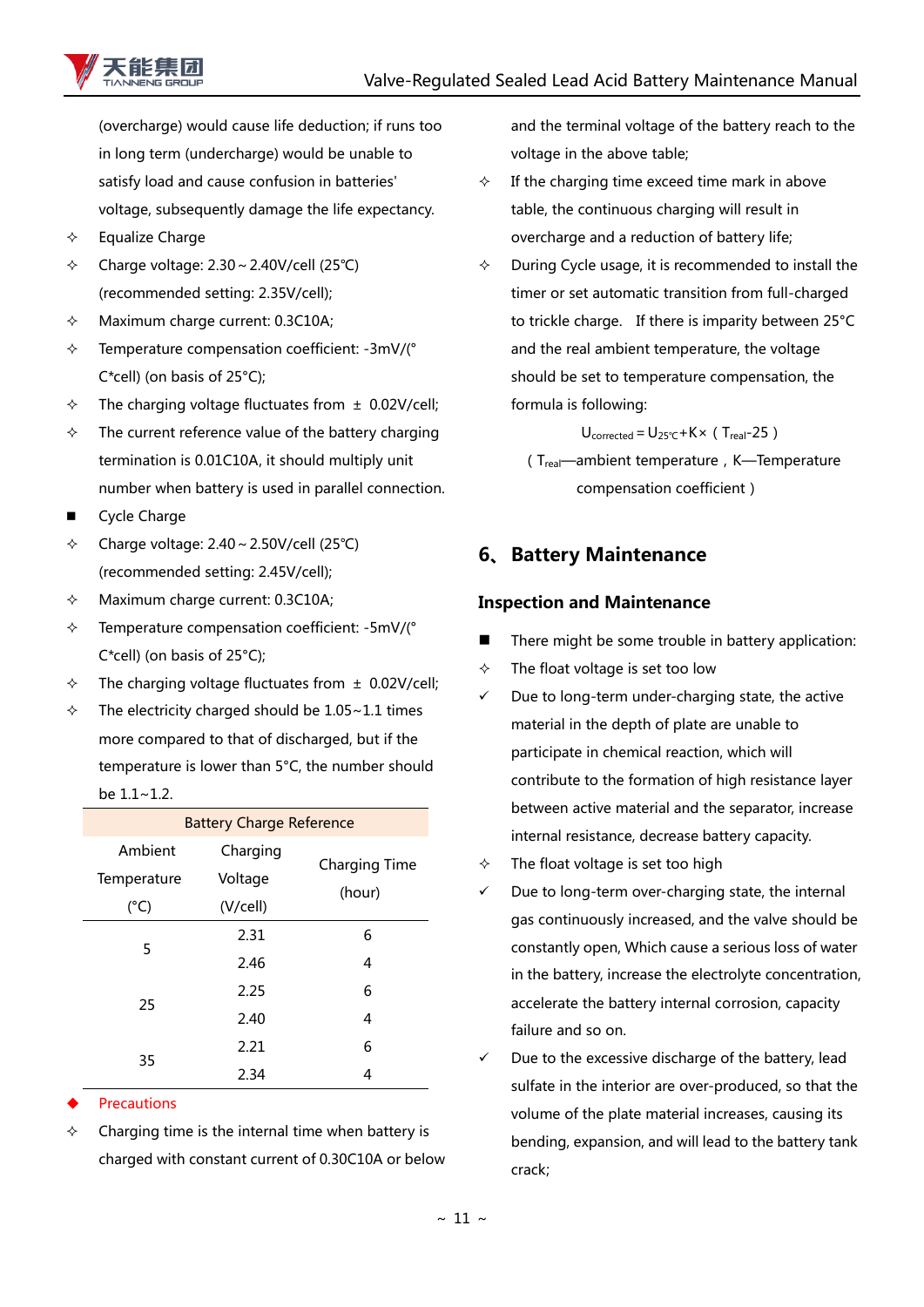

- If the ambient temperature runs too high, the water loss inside the battery will increase, exacerbating the plate corrosion and causing a reduction in battery life. The life expectancy of the battery is reduced by half every time the temperature is increased by 10℃
- Valve-regulated sealed lead acid battery maintenance
- $\div$  The battery should be kept clean in case of electricity leakage;
- $\Diamond$  When cleaning the battery, it must be wiped with a damp cloth. Do not scrub or coat with oil or organic solvents (such as gasoline and thinner). Cloth soaked with these materials is also forbidden. It is not allowed to wipe the product with a fluffy brush and a dry cloth to in case of static electricity and fire problem caused;
- $\Diamond$  The battery should be stored in space that is clean, well-ventilated and dry. There should be no direct sunlight, high temperature and heat resource during both application and storage. The ambient temperature would better to be 15~20°C;
- $\Diamond$  During charging process, the charge is recommended to be device that have function of limiting current and constant voltage, and the constant voltage should be kept in the range of  $\pm$ 1%;
- $\Diamond$  Please maintain complete battery operating record.

#### **Maintenance and Inspection Requirements**

- $\Diamond$  Make sure you have necessary tools, include isolated tools, rubber gloves and apron, protective eyeglasses and facial protection, all the mental tools are required to be well-insulated;
- $\Diamond$  Tools and instruments used should meet the requirements of inspection. No metal tools can be placed on the battery;
- $\div$  The voltage of the multi-cell battery is rather high, so the AC and DC circuits should be disconnected

when installing the system;

- $\Diamond$  Do not use any organic solvents to clean the battery;
- $\Diamond$  Do not disassemble the valve or add material in the battery;
- $\Diamond$  No smoking or fire near the battery group;
- $\div$  The battery should be charged in 24h after usage, and make sure it is full-charged otherwise the capacity could suffer from certain damage;
- $\Diamond$  Valve check: whether it is tightened (Do not disassemble the valve);
- $\div$  The battery could go through a performance decaying during storage, so please bring it into service as soon as possible;
- $\Diamond$  It is highly recommended to exert maintenance plan monthly, annually and quarterly according to both the condition of the battery and application requirements in order to make sure the system is running properly and safely.

# <span id="page-11-0"></span>**7、Battery Replacement**

#### **Common Faults Type**

- The floating voltage is too low: It should be under your concern if the floating voltage of one battery is 50mV (for 2V batteries) or 300mV (for 12V batteries) lower than average voltage that of the same group
- $\Diamond$  The capacity is not enough: It may caused because of the active material being inactive (muddy effect or vulcanization) or over-loss of water
- $\Diamond$  Internal short: It may caused because of grid corrosion, creep, over discharge dendrite short circuit and so on
- $\div$  The shell broke: It may caused because of thermal runaway or collision rupture
- $\div$  Terminal corrosion: It may caused because of leakage around the terminal parts or outside corrosion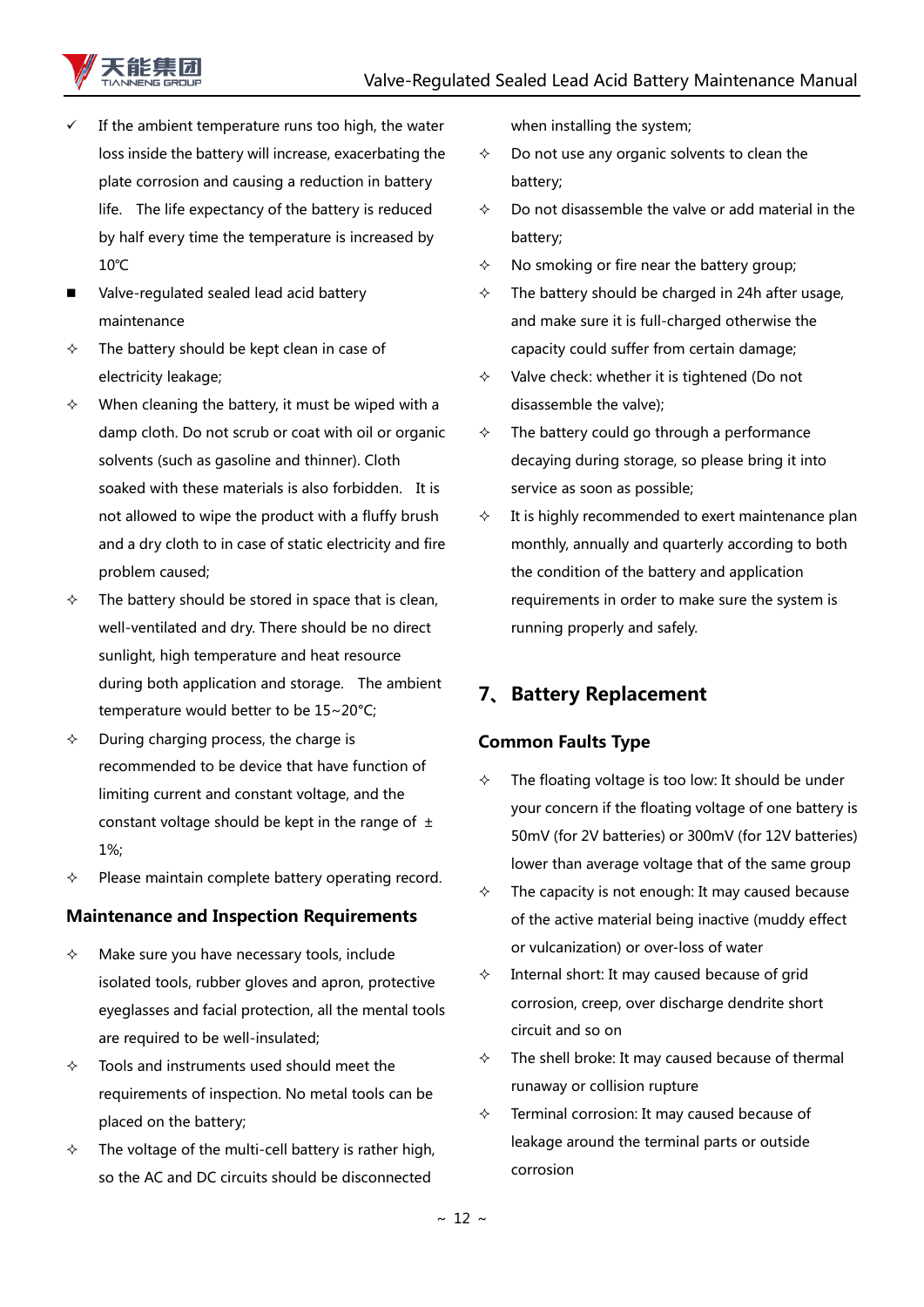

#### **Precautions**

- $\div$  If problems, such as shell broke, terminal corrosion and internal short, are found, please replace the battery immediately in case of safety accident;
- $\Diamond$  If the capacity is not qualified for the requirement after discharge test, please take replacement into consideration;
- $\div$  If a single battery in group use calls for replacement, please measure the open circuit voltage of both the new battery and the old one and make sure the disparity between them is no more than 0.02V/cell before the replacement finally into action;
- <span id="page-12-0"></span> $\Diamond$  If the system are not allowed to take a pause in

parallel condition, please turn down the charge voltage and safely remove one battery group before any next move.

#### **Replacement Period**

 Batteries are consumables with a certain life cycle. Taking into account the use of conditions, ambient temperature and other factors, the old one should be replaced with a good before the final designed life. Make sure the battery system runs in a safe and reliable condition.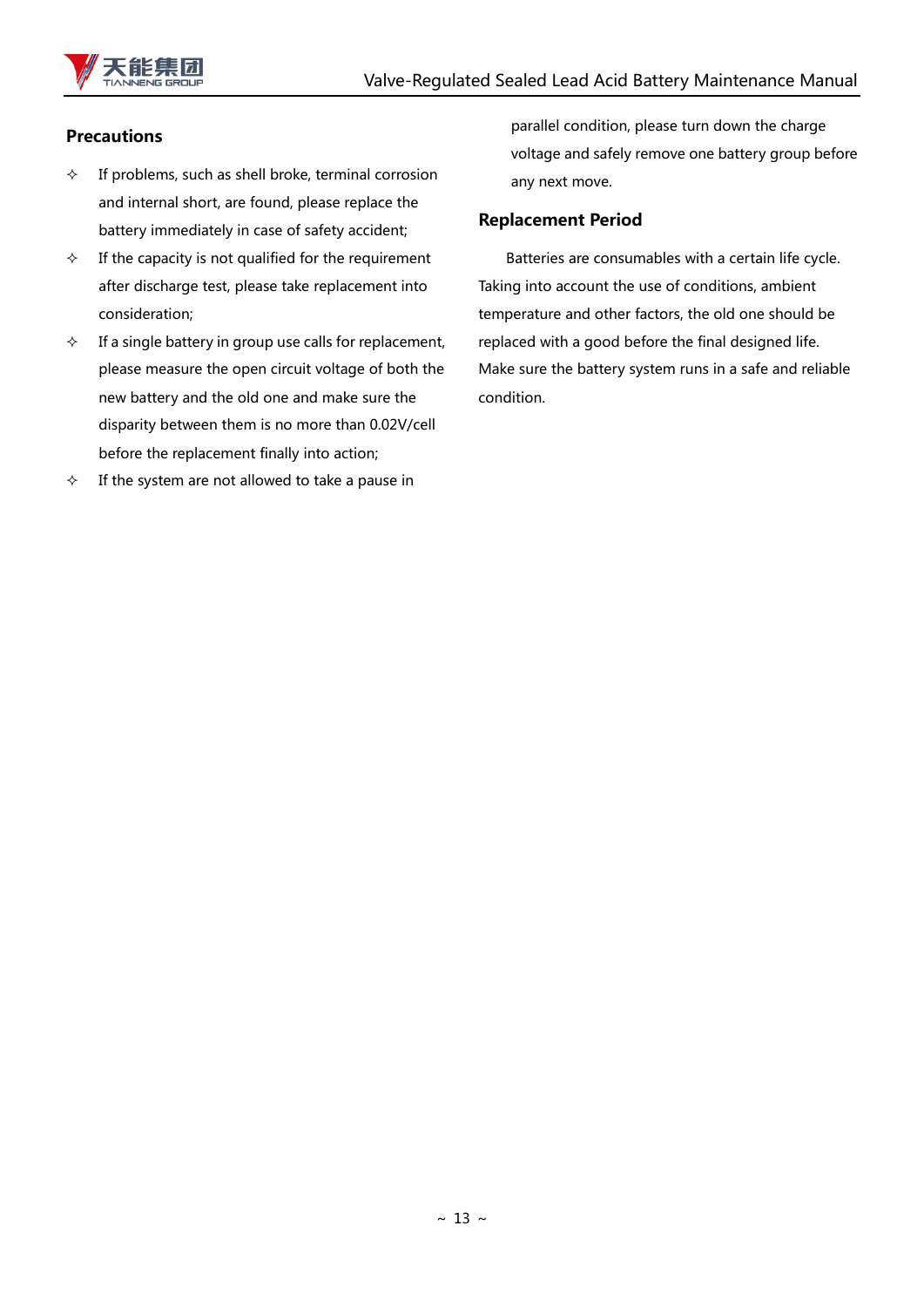

# **Attached: Battery Inspection Record**

# **Battery Maintenance Record**

| <b>Battery Model</b>                        |                          |                             |
|---------------------------------------------|--------------------------|-----------------------------|
| <b>Installation Time</b>                    |                          |                             |
| <b>Installation Site</b>                    |                          |                             |
| Number of Parallel Batteries (unit) _______ |                          |                             |
| <b>Number of Serial Batteries (unit)</b>    |                          |                             |
| <b>Floating Charge</b>                      | Discharge                | Equalize charge             |
| Date:                                       | Date:                    | Date:                       |
| Time:                                       | Discharge Capacity (Ah): | Real Value (V):             |
| Total Voltage (V):                          | Charge Current (A):      | Temperature $(^{\circ}C)$ : |

### **Monthly Record**

|           |        |           |                       |      |                   | <b>Test Point Record</b> |     |
|-----------|--------|-----------|-----------------------|------|-------------------|--------------------------|-----|
| Floating  |        | Floating  |                       |      | <b>Test Point</b> | <b>Total Voltage</b>     |     |
| Voltage   | Number | Voltage   |                       | Date | Floating          | Floating                 | Tem |
| $(\,V\,)$ |        | $(\,V\,)$ |                       |      | Voltage (V)       | Voltage (V)              |     |
|           | 21     |           |                       |      |                   |                          |     |
|           | 22     |           |                       |      |                   |                          |     |
|           | 23     |           |                       |      |                   |                          |     |
|           | 24     |           |                       |      |                   |                          |     |
|           | 25     |           |                       |      |                   |                          |     |
|           | 26     |           |                       |      |                   |                          |     |
|           | 27     |           |                       |      |                   |                          |     |
|           | 28     |           |                       |      |                   |                          |     |
|           | 29     |           |                       |      |                   |                          |     |
|           | 30     |           |                       |      |                   |                          |     |
|           | 31     |           |                       |      |                   |                          |     |
|           | 32     |           |                       |      |                   |                          |     |
|           | 33     |           |                       |      |                   |                          |     |
|           | 34     |           |                       |      |                   |                          |     |
|           | 35     |           |                       |      |                   |                          |     |
|           | 36     |           |                       |      |                   |                          |     |
|           | 37     |           |                       |      |                   |                          |     |
|           | 38     |           |                       |      |                   |                          |     |
|           | 39     |           |                       |      |                   |                          |     |
|           | 40     |           |                       |      |                   |                          |     |
|           |        |           | Single Battery Record |      |                   |                          |     |

| Total Voltage |  |
|---------------|--|

| Date | <b>Test Point</b><br>Floating<br>Voltage (V) | <b>Total Voltage</b><br>Floating<br>Voltage (V) | Temperature<br>(°C) |
|------|----------------------------------------------|-------------------------------------------------|---------------------|
|      |                                              |                                                 |                     |
|      |                                              |                                                 |                     |
|      |                                              |                                                 |                     |
|      |                                              |                                                 |                     |
|      |                                              |                                                 |                     |
|      |                                              |                                                 |                     |
|      |                                              |                                                 |                     |
|      |                                              |                                                 |                     |
|      |                                              |                                                 |                     |
|      |                                              |                                                 |                     |
|      |                                              |                                                 |                     |
|      |                                              |                                                 |                     |
|      |                                              |                                                 |                     |
|      |                                              |                                                 |                     |
|      |                                              |                                                 |                     |
|      |                                              |                                                 |                     |
|      |                                              |                                                 |                     |
|      |                                              |                                                 |                     |
|      |                                              |                                                 |                     |
|      |                                              |                                                 |                     |

Remarks:

Recorder: \_\_\_\_\_\_\_\_\_\_\_\_\_\_\_\_\_\_

\_\_\_\_\_\_\_\_\_\_\_\_\_\_\_\_\_\_\_\_\_\_\_\_\_\_\_\_\_\_\_\_\_\_\_\_\_\_\_\_\_\_\_\_\_\_\_\_\_\_\_\_\_\_\_\_\_\_\_\_\_\_\_\_\_\_\_\_\_\_\_\_\_\_\_\_\_\_\_\_\_\_\_\_\_\_\_\_\_\_\_\_\_\_\_\_\_\_\_\_\_\_\_\_\_\_\_\_\_\_\_\_\_\_\_\_\_\_ \_\_\_\_\_\_\_\_\_\_\_\_\_\_\_\_\_\_\_\_\_\_\_\_\_\_\_\_\_\_\_\_\_\_\_\_\_\_\_\_\_\_\_\_\_\_\_\_\_\_\_\_\_\_\_\_\_\_\_\_\_\_\_\_\_\_\_\_\_\_\_\_\_\_\_\_\_\_\_\_\_\_\_\_\_\_\_\_\_\_\_\_\_\_\_\_\_\_\_\_\_\_\_\_\_\_\_\_\_\_\_\_\_\_\_\_\_\_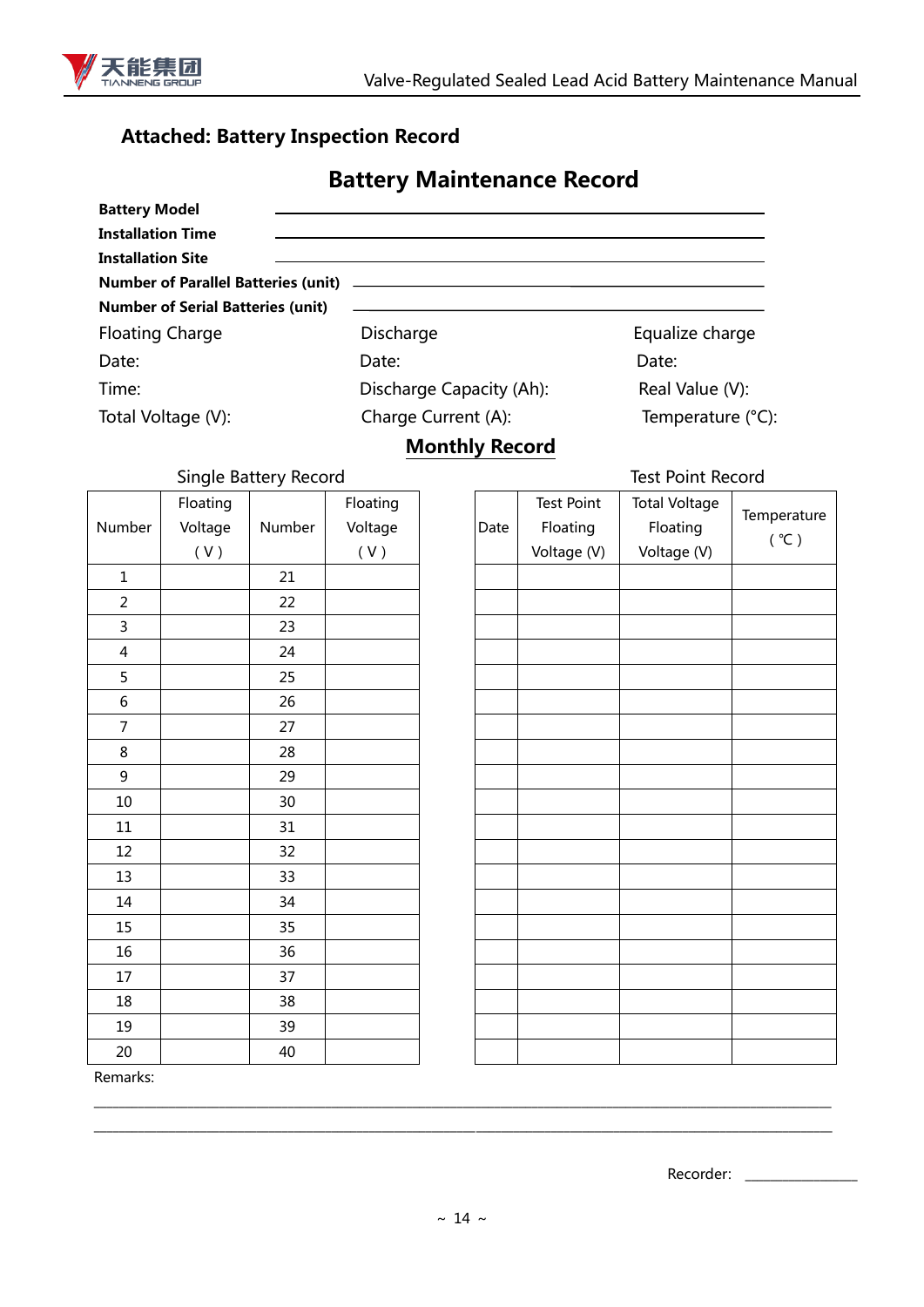

# **Battery Test Record**

| Test Time:<br>Site Name: |                  |                |    |    |                                                     |                        |                              |                         |    |                                                         |                            |         |  |
|--------------------------|------------------|----------------|----|----|-----------------------------------------------------|------------------------|------------------------------|-------------------------|----|---------------------------------------------------------|----------------------------|---------|--|
| <b>Battery Model:</b>    |                  |                |    |    | <b>Battery Number:</b><br><b>Installation Date:</b> |                        |                              |                         |    | <b>Group Number:</b><br><b>Environment Temperature:</b> |                            |         |  |
| <b>Production Date:</b>  |                  |                |    |    |                                                     |                        |                              |                         |    |                                                         |                            |         |  |
|                          | Battery Group () |                |    |    | Floating Voltage $\square$                          |                        |                              | Equalize Voltage $\Box$ |    |                                                         | Discharge <b>Discharge</b> |         |  |
|                          |                  |                |    |    | <b>Total Voltage (V)</b>                            |                        | <b>Operating Current (A)</b> |                         |    |                                                         |                            |         |  |
| Number                   |                  |                |    |    |                                                     | Single Battery Voltage |                              |                         |    |                                                         |                            | remarks |  |
|                          | $\pmb{0}$        | 1 <sub>h</sub> | 2h | 3h | 4h                                                  | 5h                     | 6h                           | 7h                      | 8h | 9h                                                      | 10h                        |         |  |
| $\mathbf 1$              |                  |                |    |    |                                                     |                        |                              |                         |    |                                                         |                            |         |  |
| $\overline{2}$           |                  |                |    |    |                                                     |                        |                              |                         |    |                                                         |                            |         |  |
| $\overline{3}$           |                  |                |    |    |                                                     |                        |                              |                         |    |                                                         |                            |         |  |
| $\overline{4}$           |                  |                |    |    |                                                     |                        |                              |                         |    |                                                         |                            |         |  |
| 5                        |                  |                |    |    |                                                     |                        |                              |                         |    |                                                         |                            |         |  |
| $\boldsymbol{6}$         |                  |                |    |    |                                                     |                        |                              |                         |    |                                                         |                            |         |  |
| $\boldsymbol{7}$         |                  |                |    |    |                                                     |                        |                              |                         |    |                                                         |                            |         |  |
| $\bf 8$                  |                  |                |    |    |                                                     |                        |                              |                         |    |                                                         |                            |         |  |
| $\boldsymbol{9}$         |                  |                |    |    |                                                     |                        |                              |                         |    |                                                         |                            |         |  |
| 10                       |                  |                |    |    |                                                     |                        |                              |                         |    |                                                         |                            |         |  |
| $11\,$                   |                  |                |    |    |                                                     |                        |                              |                         |    |                                                         |                            |         |  |
| 12                       |                  |                |    |    |                                                     |                        |                              |                         |    |                                                         |                            |         |  |
| 13                       |                  |                |    |    |                                                     |                        |                              |                         |    |                                                         |                            |         |  |
| 14                       |                  |                |    |    |                                                     |                        |                              |                         |    |                                                         |                            |         |  |
| 15                       |                  |                |    |    |                                                     |                        |                              |                         |    |                                                         |                            |         |  |
| 16                       |                  |                |    |    |                                                     |                        |                              |                         |    |                                                         |                            |         |  |
| 17                       |                  |                |    |    |                                                     |                        |                              |                         |    |                                                         |                            |         |  |
| 18                       |                  |                |    |    |                                                     |                        |                              |                         |    |                                                         |                            |         |  |
| 19                       |                  |                |    |    |                                                     |                        |                              |                         |    |                                                         |                            |         |  |
| 20                       |                  |                |    |    |                                                     |                        |                              |                         |    |                                                         |                            |         |  |
| 21                       |                  |                |    |    |                                                     |                        |                              |                         |    |                                                         |                            |         |  |
| 22                       |                  |                |    |    |                                                     |                        |                              |                         |    |                                                         |                            |         |  |
| 23                       |                  |                |    |    |                                                     |                        |                              |                         |    |                                                         |                            |         |  |
| 24                       |                  |                |    |    |                                                     |                        |                              |                         |    |                                                         |                            |         |  |
| <b>Remarks:</b>          |                  |                |    |    |                                                     |                        |                              |                         |    |                                                         |                            |         |  |